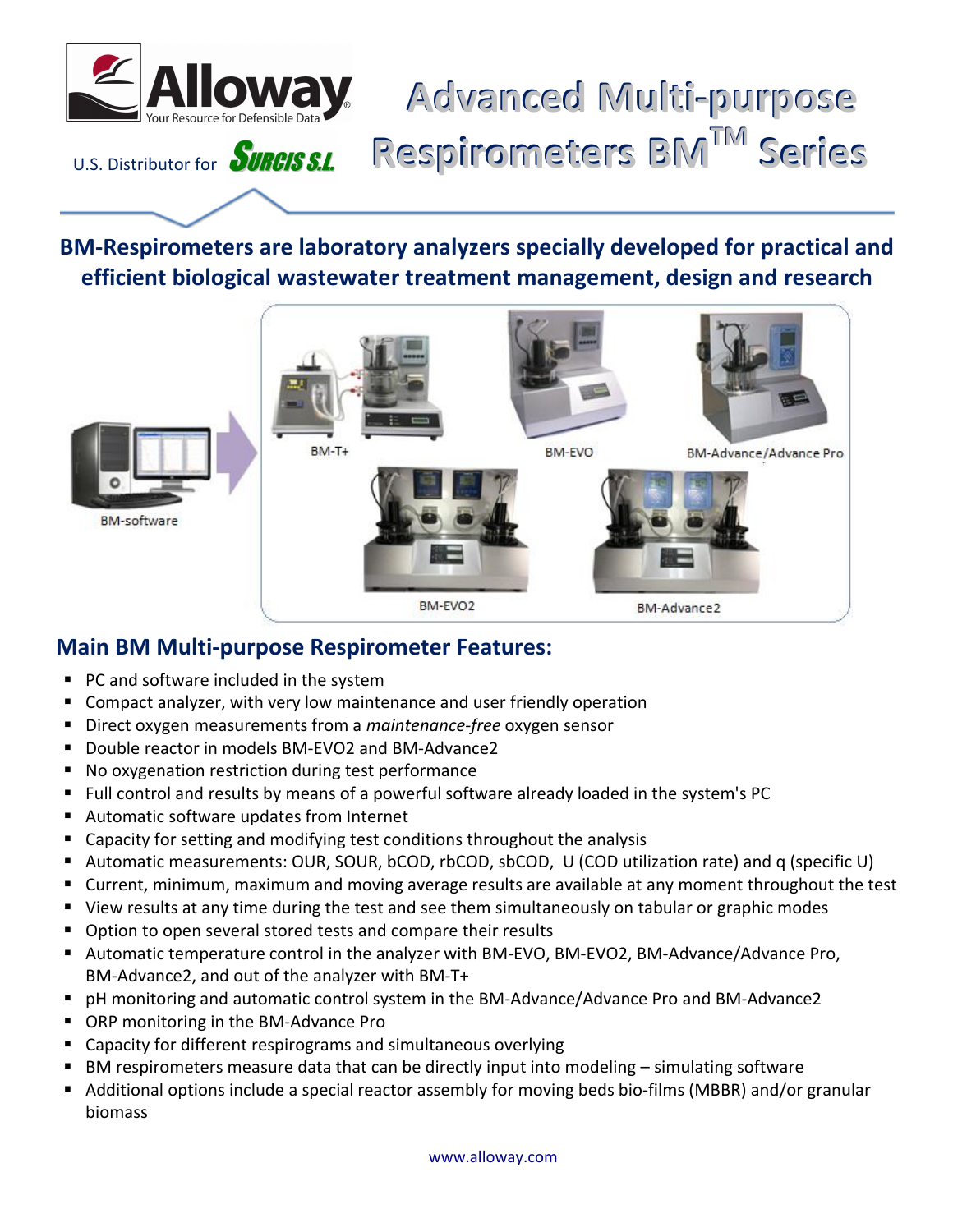## **Operation Modes:**

### **OUR static**

Determination of OUR & SOUR from a mixed-liquor sample of the aeration tank within the time and section selected in the corresponding respirogram.



**OUR** (mg/l.h) Total oxygen uptake rate from mixed-liquor **SOUR** (mg/g.h) Specific OUR

### **OUR cyclic**

In this mode, the analyzer generates a respirogram within a programmed DO threshold and determines the corresponding **OUR** & **SOUR** in relation to continuous, sequential measurements.



### **R dynamic**

This measurement allows the user to continuously track changes in the respiration rate of endogenous sludge after a substrate addition. A DO baseline is fixed from the endogenous respiration of activated sludge, then additional samples of substrate are added. The respirogram shows continuous measurements of Rs, along with simultaneous and continuous determinations of CO and bCOD.

| Rs (mg/l.h)      | Exogenous respiration rate corresponding to the substrate oxidation                         |
|------------------|---------------------------------------------------------------------------------------------|
| Rsp(mg/g.h)      | Specific Rs                                                                                 |
| CO (mg/l)        | Consumed oxygen accumulated in the substrate oxidation                                      |
| $bCOD$ (mg/l)    | Biodegradable fraction of total COD (bCOD) or Readily biodegradable fraction of COD (rbCOD) |
| $U$ (mg COD/l.h) | Substrate utilization rate                                                                  |
| q (COD/SS.d)     | Specific substrate utilization rate                                                         |
| рH               | Available in BM-Advance, BM-Advance2 and BM-Advance Pro                                     |
| ORP (mV)         | Available in BM-Advance Pro                                                                 |
|                  |                                                                                             |



[www.allowa](http://www.surcis.com/)y.com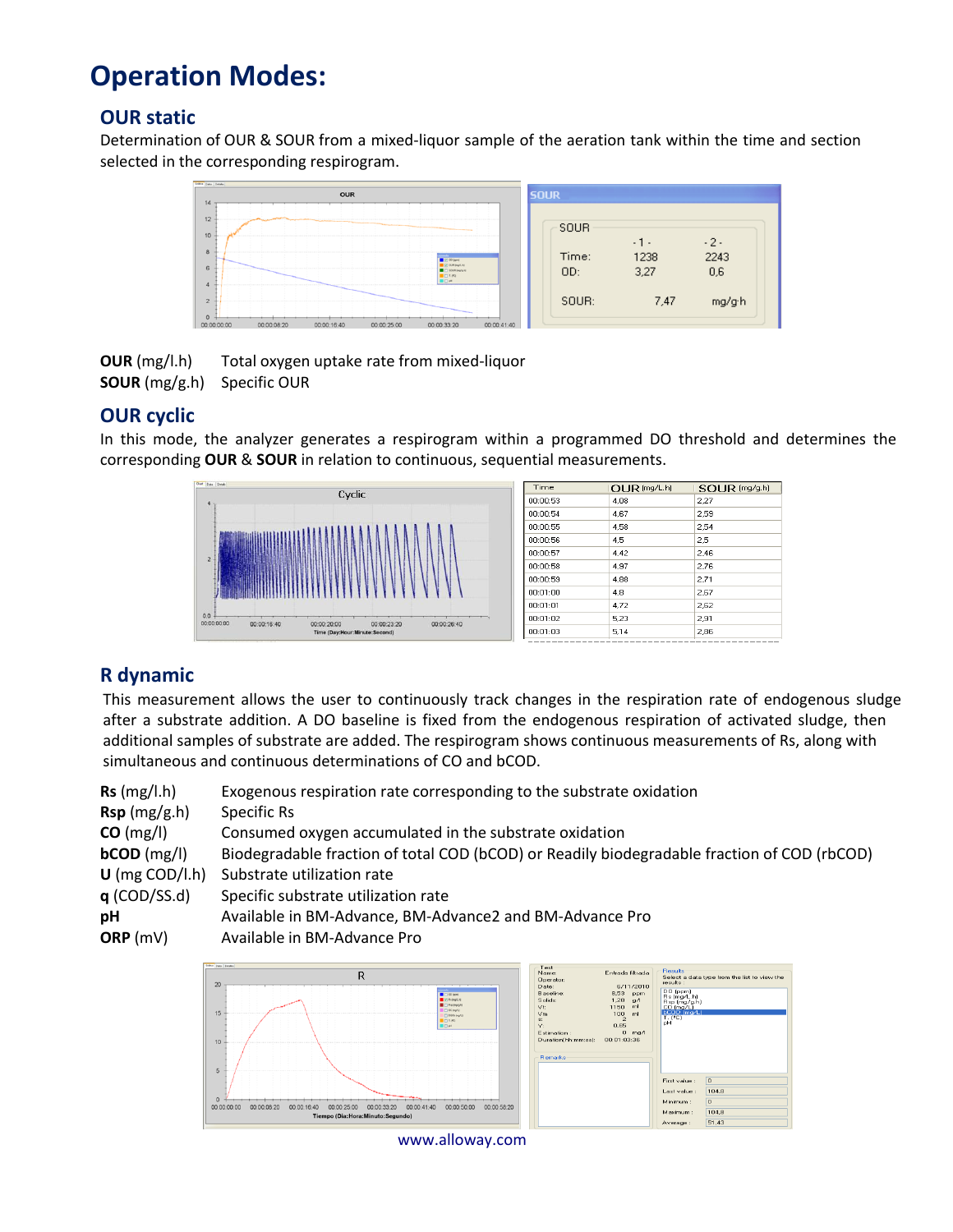# **Typical Applications:**

#### **Oxygen requirement and energy optimization**

Calculate the actual oxygen requirement for any specific process.

Determine the optimal and minimum DO level in the aeration tank, without any detriment of the process efficiency.

#### **Bioaugmentation control and tracking**

By means of the regular respiration rate measurement, assess the result of the augmentation effect to know if it is necessary to increase the dose of biomass and when it has reached its maximum effect.

#### **COD fractionation**

Automatically calculate of the COD biodegradable fraction (bCOD) or COD readily biodegradable fraction (rbCOD).

#### **Influence of the temperature, pH and oxygen and other conditions**

Set and modify the test conditions, to determine their influence on the biomass activity.

Figure out break-points, including optimum and minimum working levels.

#### **Operative parameter optimization**

Determine the loading rate (F/M), sludge age (SRT), and returned sludge rate (RR).

#### **Nitrification**

Calculate the nitrification rate (AUR), specific nitrification rate (SAUR,  $q_N$ ), optimal DO range for nitrification, hydraulic time for ammonium-nitrogen removal, nitrification capacity, and minimum sludge age for nitrification (SRT<sub>N</sub>).

#### **Denitrification**

Starting from the actual value of rbCOD, it is possible to determine the actual nitrate concentration that the process is capable of removing.

Estimate the nitrate utilization rate (NUR) from rbCOD uptake rate.

In model BM-Advance Pro, together with the pH, analyze the ORP evolution during denitrification.

#### **Anoxic - Anaerobic process**

Analyze the ORP evolution during denitrification, together with the pH analysis, using model BM-Advance Pro.

#### **Toxicity to Specific Biomass**

Perform a fast, qualitative screening comparing the respiration rates of a control sample to a mixed-liquor prepared with a sample of waste stream to be evaluated.

#### **Kinetic parameters**

Determine the heterotrophic and autotrophic biomass' kinetic coefficients.

#### **Biomass carrier (MBBR)**

Calculate the total number of carriers per volume unit, amount of oxygen needed to maintain the biomass carriers under optimal conditions, COD and Ammonium removal capacity.

#### **Support for simulation programs**

Pair these respirometers with programs such as GPS-X, BioWin, etc.

#### **Many others**

BM respirometers are open systems that support numerous applications.

## **Option for Biomass Carriers:**

BM-respirometers can be easily adapted to evaluate biomass carriers. Run any respirometry test by means of a simple installation of a reactor provided with a cage vessel where the carriers are contained.



 [www.alloway.co](http://www.surcis.com/)m